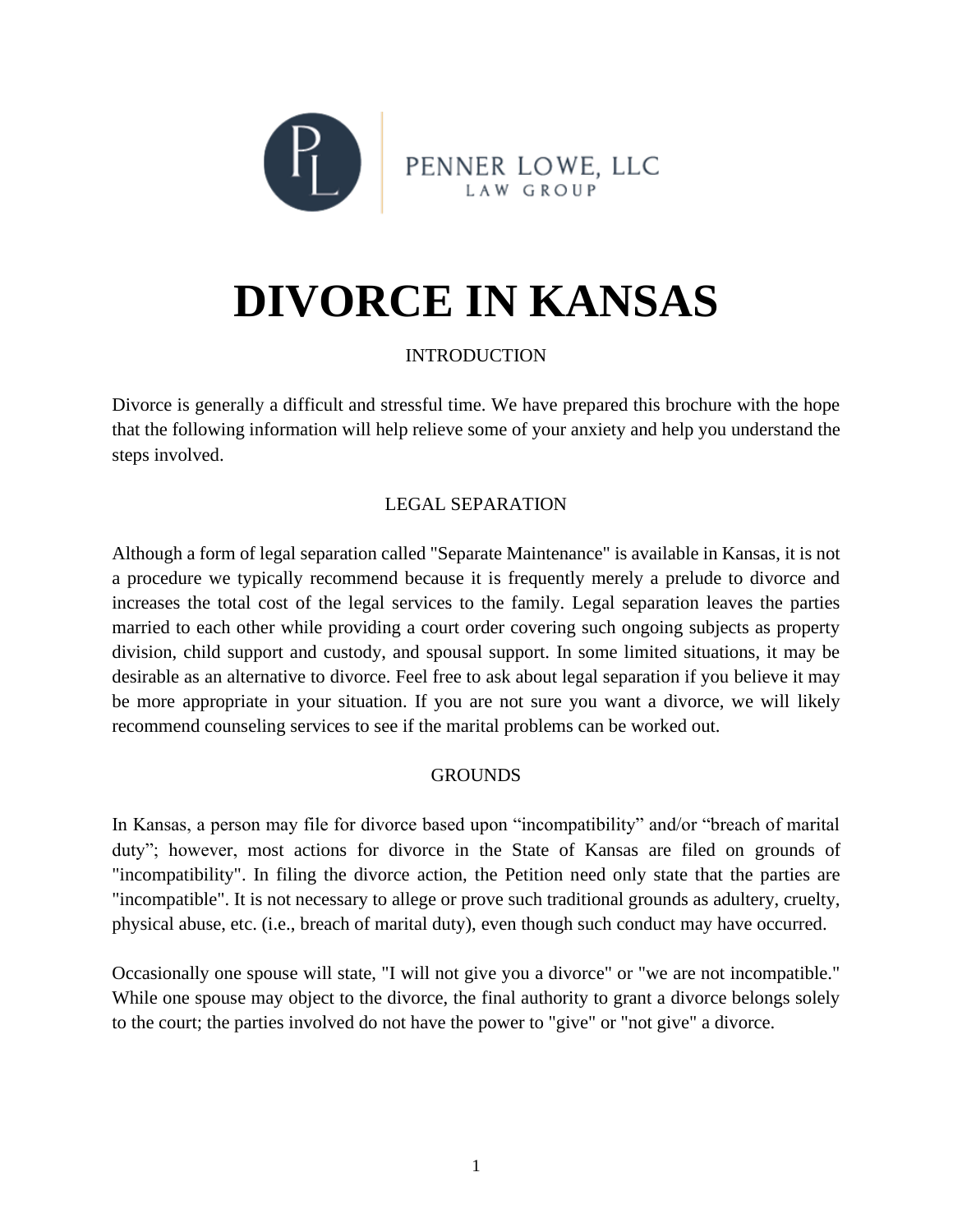### RESIDENCY REQUIREMENTS

Either you or your spouse must have been a resident of the State of Kansas for at least 60 days before the filing of the Petition for Divorce. Typically, the divorce action is filed in the county in which you reside or your spouse resides. Your attorney will discuss the exceptions to this procedure if you wish to file in a different county.

#### STARTING THE PROCEEDINGS

Who should file? There is no legal significance to which person files the Petition (the "Petitioner"), although there may be procedural and tactical advantages to being the Petitioner. Pride is another matter. Talk it over with your spouse and let's avoid a race to the courthouse and further hurt feelings over this small item.

The first step is to file a petition. The petition contains the following information:

- 1. Date and place of marriage;
- 2. Residence of the parties;
- 3. Names and ages of any children of the marriage;
- 4. Grounds for divorce;
- 5. Request for a division of property and for child support and alimony (or family support, if applicable);
- 6. Change of Name: A wife's spouse's former name may be returned as part of the final Decree at no additional charge. We generally suggest that the restoration of the maiden name occur only when there are no children, or to restoring a former married name when there are children of that former marriage. If you want your name changed, you must let us know before we prepare the Petition.

If there are minor children, an Affidavit setting forth the facts regarding their residence and the persons responsible for the custody of the children is attached to the petition. This Affidavit is required by the Uniform Child Custody Jurisdiction Act which has been adopted by the State of Kansas and most other states.

If you are seeking temporary support for your minor children and/or temporary support for yourself, a Motion for Temporary Support will be filed with the petition. It will be accompanied by another affidavit (called a "Domestic Relations Affidavit") containing information about your incomes, the number and ages of your minor children, your monthly expenses and debts and how much support you are requesting to meet those needs.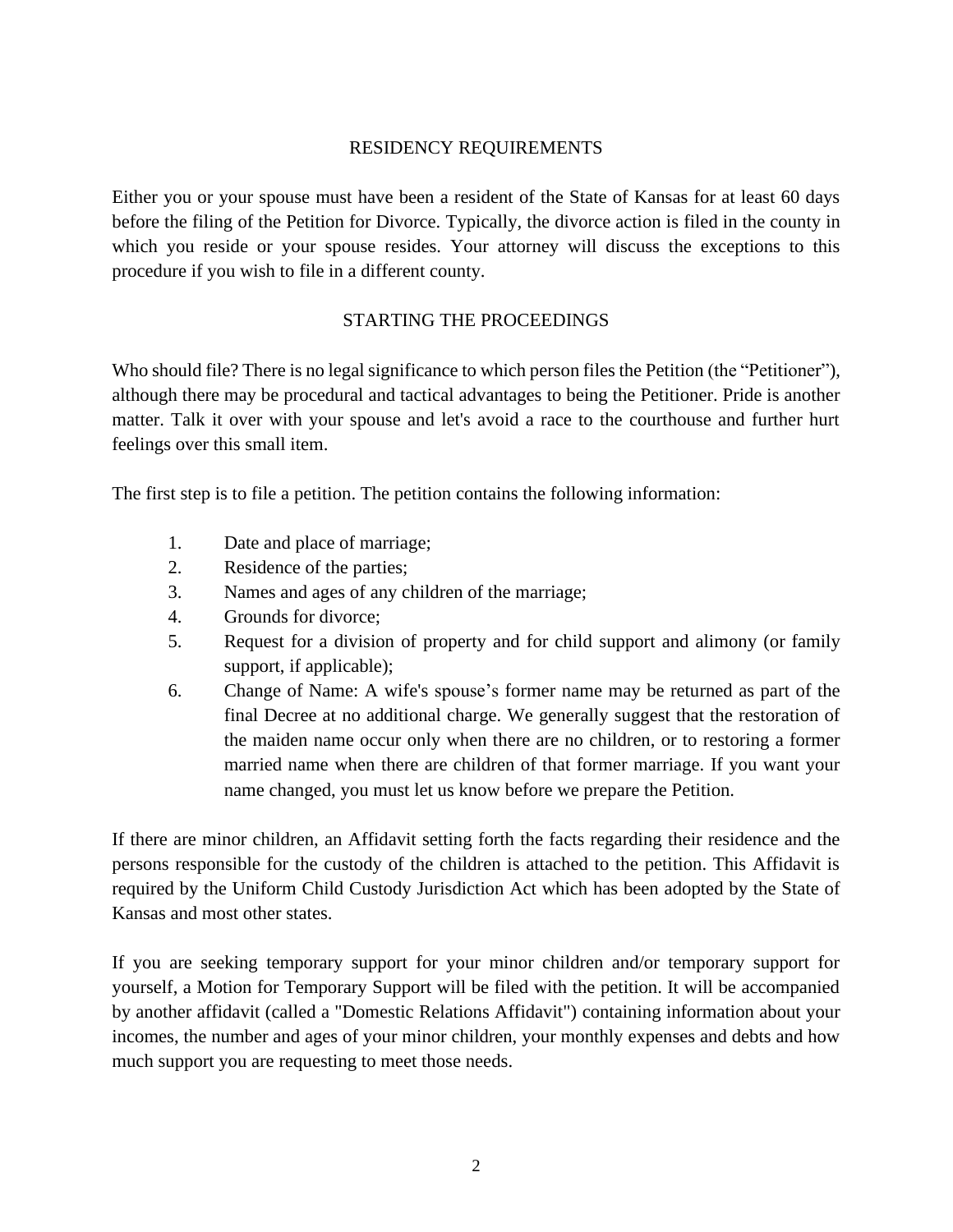If the Court finds your request for temporary support reasonable, it will issue a "Temporary Support Order".

If your spouse has already filed, please be sure to bring us a copy of the Petition - especially if it was delivered to you by the sheriff, a process server, or your spouse's attorney.

## SERVING THE PAPERS

There are two ways to notify your spouse officially that you have filed a divorce action:

- 1. Your spouse may sign a written receipt (called an "Voluntary Entry of Appearance") for a copy of the petition and any other papers filed at the same time. The signing of the receipt acknowledges that the Court has jurisdiction over the parties. It does not mean that your spouse has agreed to any of the requests in the petition or other papers filed. The receipt can be signed in our office or mailed with the necessary papers to your spouse.
- 2. If your spouse is unwilling to sign a receipt or you don't want to handle it that way, the Sheriff or a Process Server will deliver ("serve") a copy of the Petition (and temporary support order, if any) to your spouse. Your spouse will then have twenty to thirty days in which to respond to (answer or oppose) the petition.

# RESTRAINT ORDERS

If you have reason to fear abuse or harassment from your spouse as a result of filing a Petition for Divorce, a restraining order can be issued by the Court, giving you exclusive possession of your present residence and forbidding your spouse to enter it except to remove personal clothing and effects and restraining each of you from harassing or abusing the other.

The restraining order can be served by the Sheriff or process server along with the petition and temporary support order, or it can be one of the papers delivered to your spouse when the receipt document is signed.

# ONE LAWYER OR TWO?

It is neither practical nor ethical for a lawyer to represent competing interests. In those isolated instances where you or your spouse have agreed on everything, it may be possible for us to do all of the legal drafting.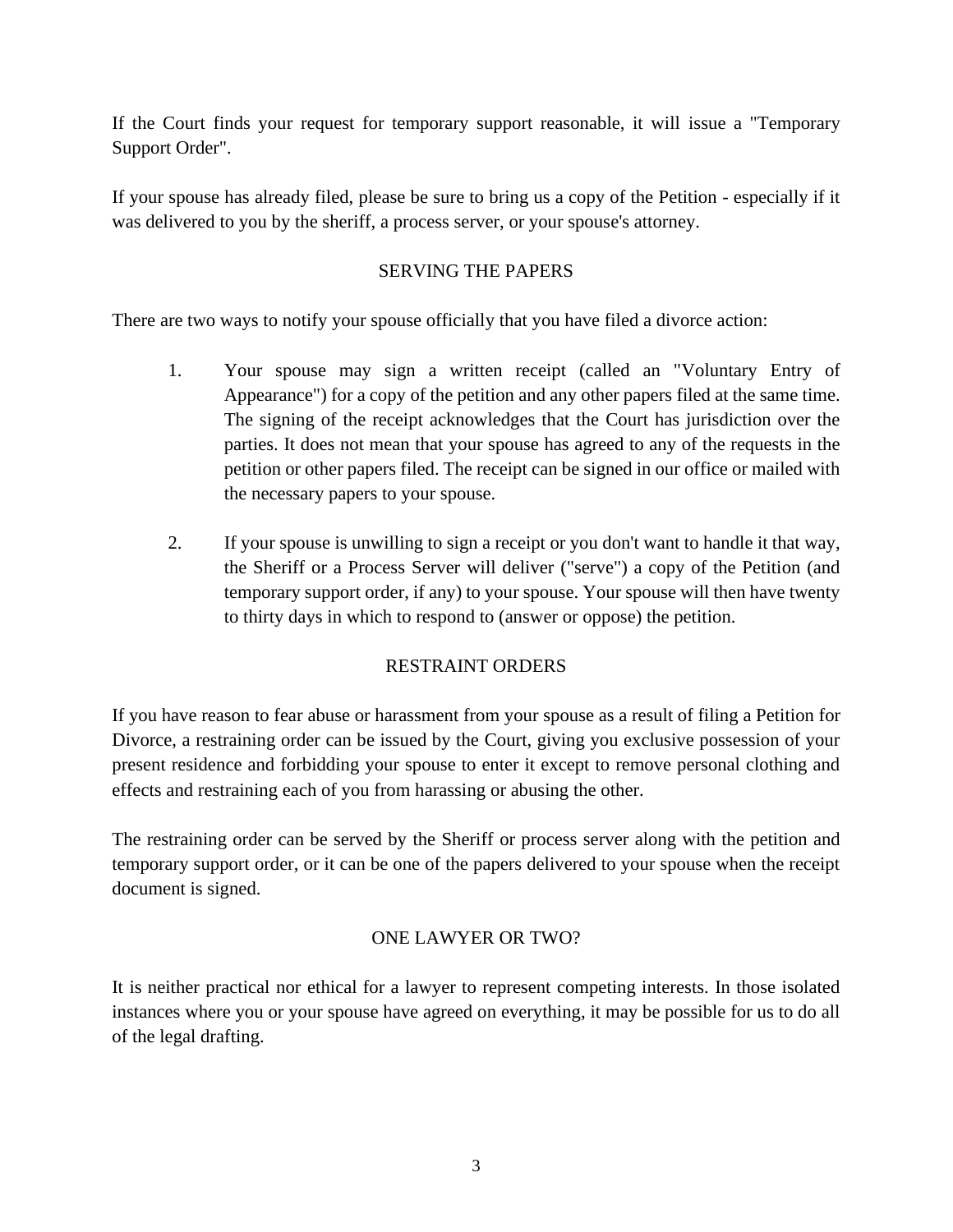To make this determination, both spouses must come to the office together and give us the chance for eye-to-eye contact and discussion. Even if it looks like you can agree, we follow the policy of representing only one spouse, and if you and your spouse disagree later, we will continue to represent you unless we have been directed otherwise or legal ethics prohibit our continuing.

#### UNCONTESTED DIVORCE

Your divorce will be "contested" unless you and your spouse agree on all aspects of custody, visitation, support, property settlement, and the payment of liabilities, attorney's fees and court costs. If your spouse disputes any of these matters, you have a "contested" divorce. In either case, a trial before the Court is required to finalize the divorce, but it can be a brief hearing in an "uncontested" case or affidavits of the parties can be submitted to the Court in lieu of appearing in person.

#### FEES AND COSTS

The Court Clerk charges a filing fee when a divorce case is filed. There are no other "Court costs" collected by the Clerk of the Court.

Our legal fees are based upon the time actually expended on your case, the complexity of the case, the novelty of the issues involved, and several additional factors. No divorce case is like any other, so "standard fees" are really impossible. The exact fee will vary with the services you require.

Our basic divorce service includes the initial conference; the preparation and filing of the Petition (or review of the Petition filed by your spouse); the preparation of an Entry of Appearance (or "receipt") to be signed by your spouse, or arranging for the sheriff or process server to serve your spouse with a copy of the Petition; conferences to obtain information from you concerning your assets, liabilities, income and expenses and to make recommendations about property division and support; routine correspondence and settlement negotiations with your spouse's attorney; preparation or review of Property Settlement and Support Agreement; preparation or review of Divorce Decree; preparation or review of forms required by the Kansas Bureau of Vital Statistics; and representing you at the Court hearing to obtain the divorce decree. The fees for these services in an uncontested divorce generally run between \$1,000.00 and \$5,000.00, depending on the complexity of the case. A contested case (one in which the parties cannot agree on one or more issues) can easily increase the cost by double or more.

Additional fees are charged for additional conferences, extensive negotiation, complicated tax planning and advice (such as spousal maintenance arrangements), and for all other Court appearances.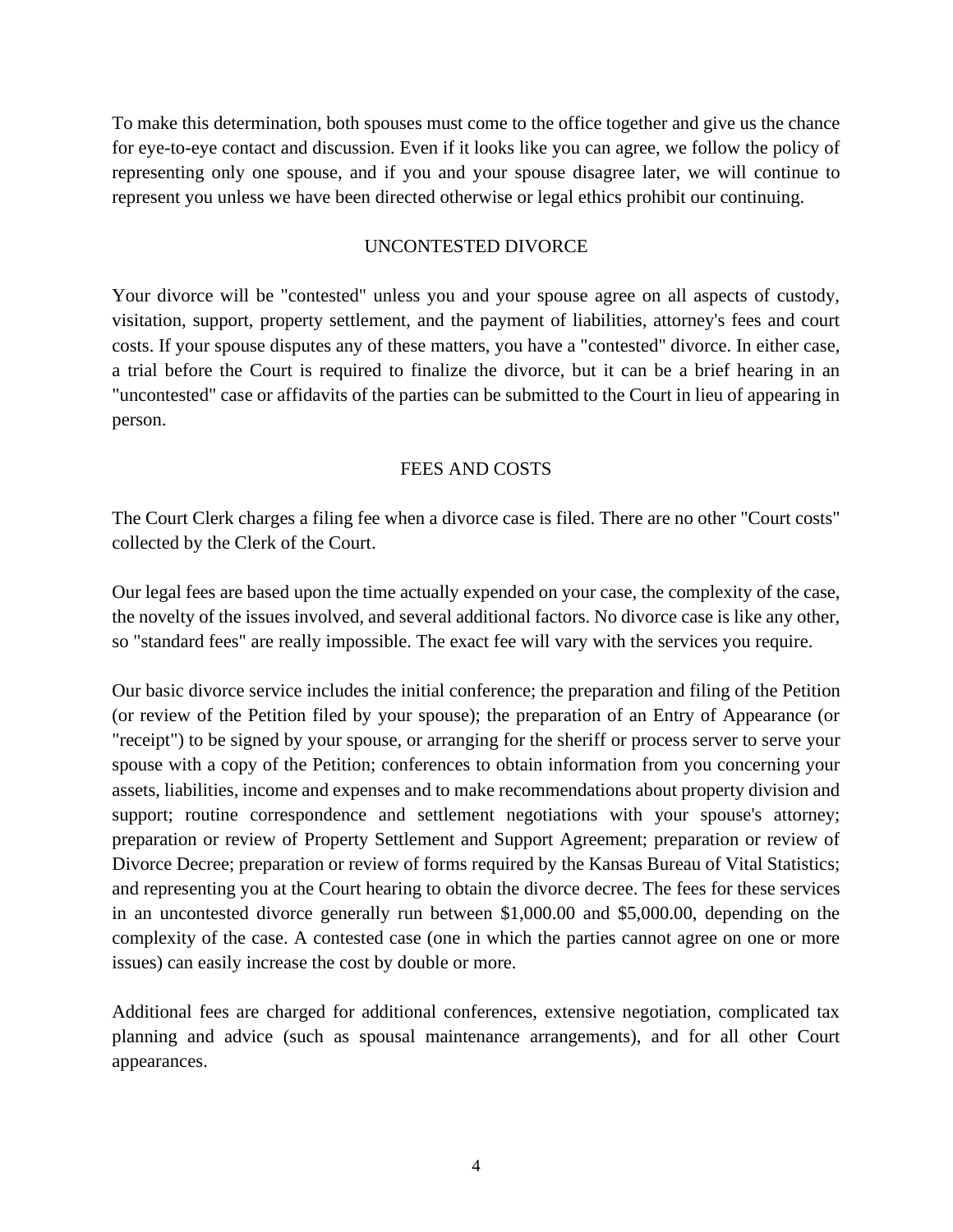If a trial is necessary, the Court may order either party to pay some (but usually not all) of the other party's legal fees. As our client, you are responsible for paying our agreed fees and we will give you full credit for any payments made by your spouse.

We require a refundable deposit ("retainer") after the initial conference and full payment by the time of the final hearing. We will discuss our fees with you at this first meeting, and our understanding will be expressed in a written contract which you may terminate at any time.

The degree of cooperation and agreement between you and your spouse regarding matters of child support, visitation, and property division has a direct effect on the amount of time we will have to spend on your case and, thus, the amount of fees charged by our firm.

It is in your best interest to come to a fair and equitable division of property and a reasonable agreement concerning the support, custody and visitation with children.

Emotional "blackmail" or a desire for revenge for past or present transgressions can cloud the issues and almost always results in increased legal fees.

Other factors which may increase the cost of a divorce action where the parties cannot reach an agreement might be:

- 1. Depositions A deposition is testimony under oath, taken by a court Reporter in which the attorney (or attorneys) asks questions of a witness or party regarding the issues in the case. This is usually done in the attorney's office. The reporter's services alone may cost from \$100.00 to as high as \$500.00 or more, in addition to the legal fees.
- 2. Costs for making copies of tax returns, financial statements, medical reports, etc.
- 3. In some cases, the parties may disagree concerning the proper value to be placed on a business, land or other asset. In such cases, experts may be necessary (appraiser, accountants, business brokers, etc.) to establish the values.
- 4. In matters relating to child custody disputes, there may be need for psychological evaluations of the parties and/or children. The psychologist's fees can add from \$150 to more than \$1500 to the divorce costs.
- 5. Alternative Dispute Resolution when there are disputes regarding custody and/or property, you and your spouse may agree to or be ordered by the Court to attend what is called Alternative Dispute Resolution (mediation, parental coordination, etc.)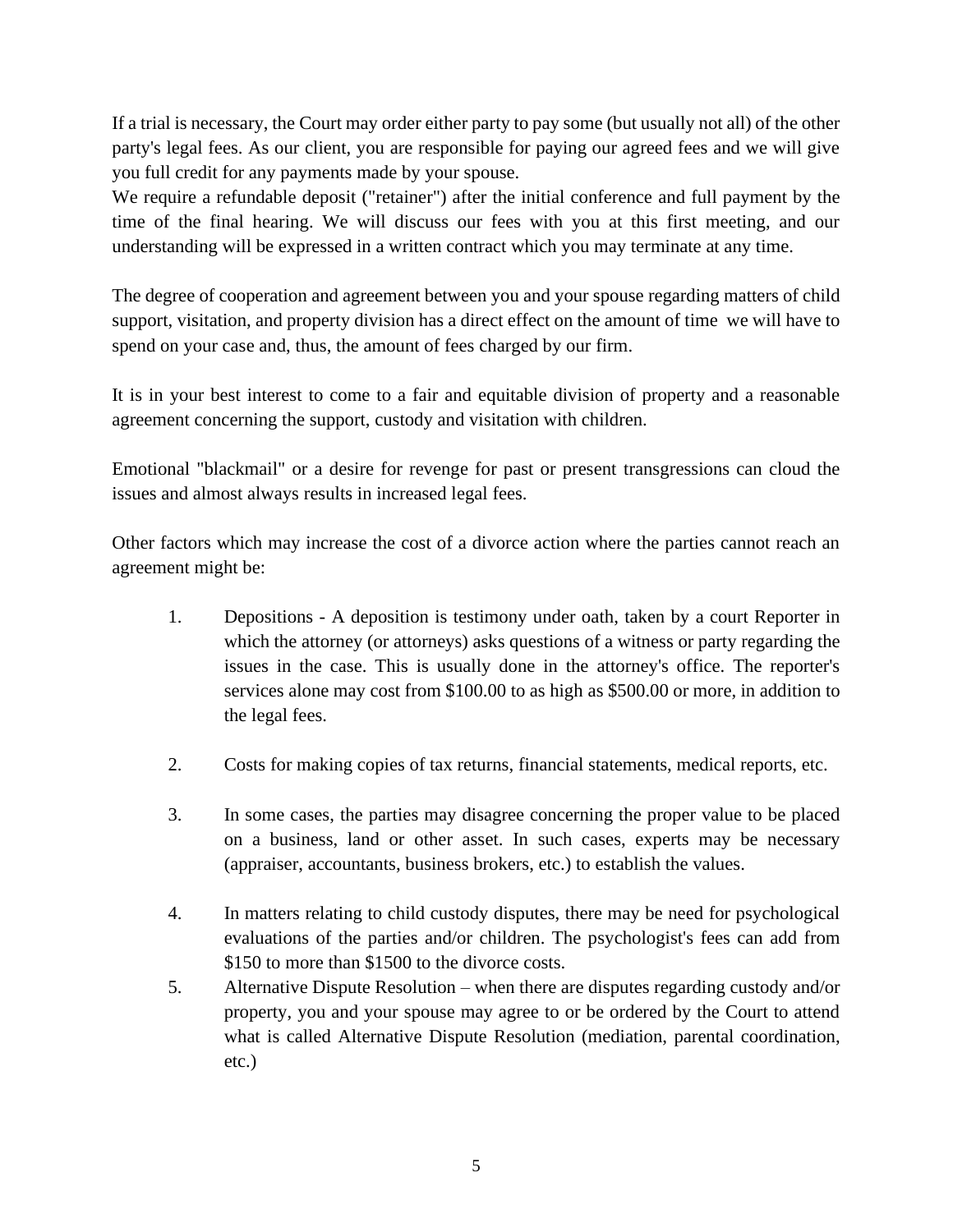#### CUSTODY AND VISITATION

Your children, although technically not "parties" to your divorce action, are deeply involved in the changes that a divorce will make in your family. The Court will make whatever orders the Judge finds necessary to protect the children and provide for the children's best interests. The Court's orders will cover such items as child custody, visitation with the children, and the support of the children. "Mediation" conferences with a neutral mediator to see if you and your spouse can work out an agreement about the children may be required by the judge before the final hearing.

Although a divorce ends the legal relationship between you and your spouse as partners in marriage, it does not end the legal relationship that each of you has as a parent to the children. Each of you will continue to have, after the divorce, the same obligations as a parent that you had before the divorce. You will be awarded "joint custody" of your children and the duty of guiding their education and religious training; selecting their doctor and dentist; being responsible for their discipline, etc. Unless the Court decides that joint custody is not in a child's best interest, both parties will continue to be involved in these major decisions.

Whether the court orders "joint" or "sole" custody, one of you will be designated as the "residential" parent with whom the children will live most of the time. The other parent will be awarded "visitation" or "contact" rights with the children. The right of visitation is as much the right of the child as it is the right of the non-residential parent. The purpose of visitation is to permit the child to continue to have contact with both parents to as great an extent as possible. Usually, the Court will order that the non-residential parent have "reasonable visitation" with the children of the marriage, rather than trying to specify a rigid and inflexible schedule of visits which may in the future prove to be unsuitable due to the child's activities, school events, health considerations, vacation plans, and the like.

"Reasonable visitation" requires that the parents cooperate with each other as mature adults to ensure that visitation takes place, that it is for the benefit of the children, and that it is convenient to the schedules of both parents, and the children themselves.

If you and your spouse can agree on the details of visitation, the Court will usually approve the plan you have worked out. A typical pattern is to visit on certain days of the week, alternating weekends, several weeks in the summer, time for birthdays, Christmas and other holidays, plus additional or different times as you may agree upon.

If "reasonable visitation" cannot be arranged between the parents by agreement, either parent may ask the Court for an order specifying visitation times on a more rigid schedule.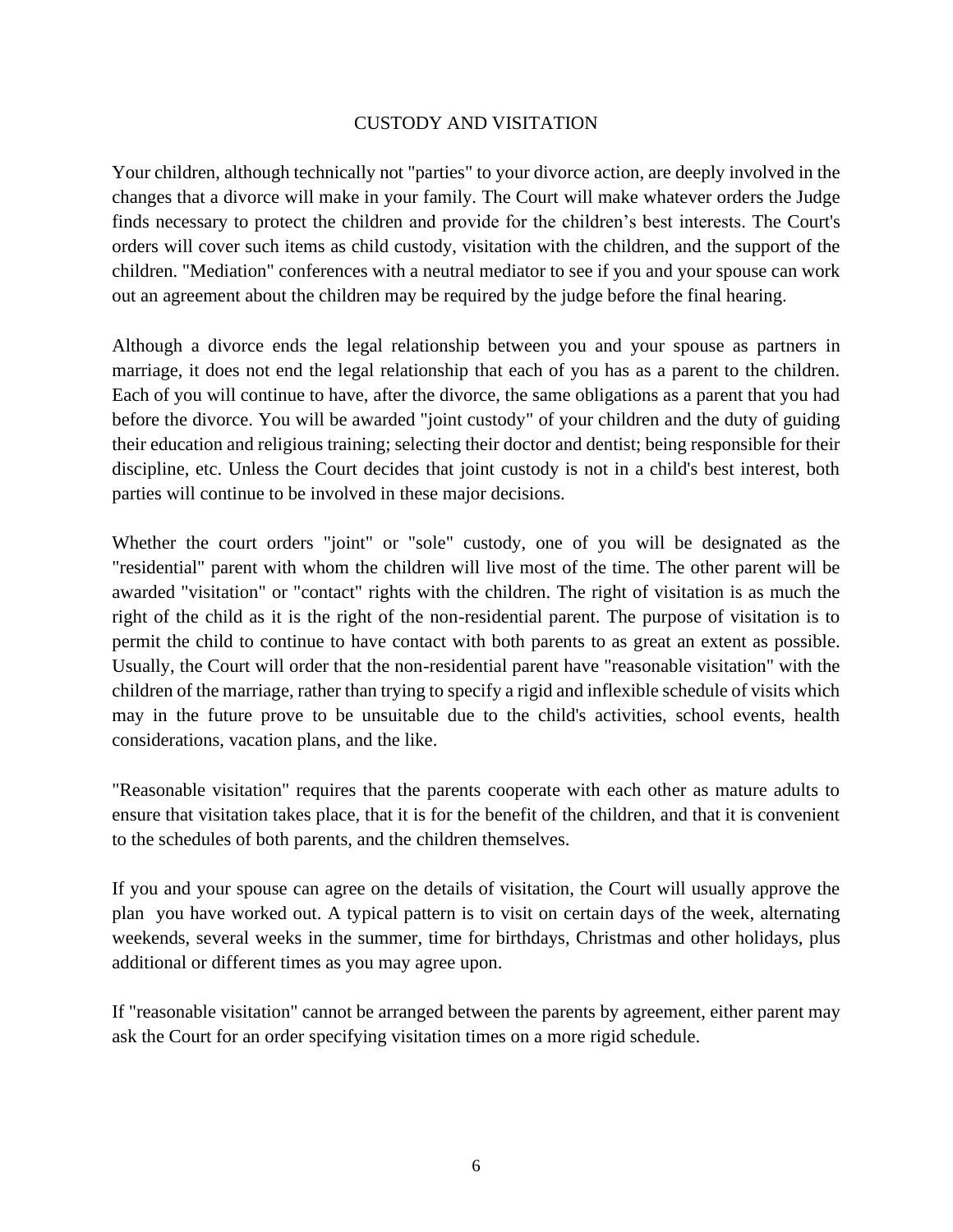### CHILD SUPPORT

Similarly, though parents may be divorced from each other, they remain parents obligated to provide for their child's financial needs. This is a duty which both parents have, and neither parent can "bargain it away" through an agreement with the other parent. It is the child's right to be supported and the Court will protect this right, despite an agreement between the parents that no child support shall be paid.

Kansas Courts have "child support guidelines" from which we can estimate the amount of child support that will be required in a particular divorce.

The factors involved in the determination of the child support include the ages of the children, the number of children to be supported, the non-residential parent's income, the residential parent's income, any special educational or health needs of the children, and similar factors.

Child support is normally payable until the children reach the age of majority (in Kansas, 18 years old or the next June 30 if the child's 18th birthday occurs while the child is still attending high school). The obligation to pay child support may be extended to age 19 under certain circumstances. By agreement between the parties, it may be continued beyond the age of majority to cover such matters as educational expenses in college and the like, but a college expense obligation cannot be imposed by the Court without the agreement of the parties.

The payment of child support, whether temporary child support during the proceedings or permanent child support awarded in the divorce decree, should not be thought of as an equivalent to the purchase of a "ticket" to see the children. The child support obligation is owed to the residential parent and it is one which may be enforced by the Court if payments are not made.

The residential parent does not have the right to deny the visitation simply because the other parent has not been "on time" in making child support payments or may be behind in the child support payments. Denial of access to the children should not be used as a "lever" to enforce a financial obligation which exists between the parents.

## MAINTENANCE (ALIMONY) AND "FAMILY SUPPORT"

Alimony ("other money") was originally based, in the  $17<sup>th</sup>$  and  $18<sup>th</sup>$  centuries, on the fact that a woman was not entitled to receive an education, could not work outside the home, and could not obtain income to support herself following a divorce. Thus, the husband, if he wanted a divorce, was obligated to provide financial support until his wife's death or her remarriage, since she obviously couldn't support herself.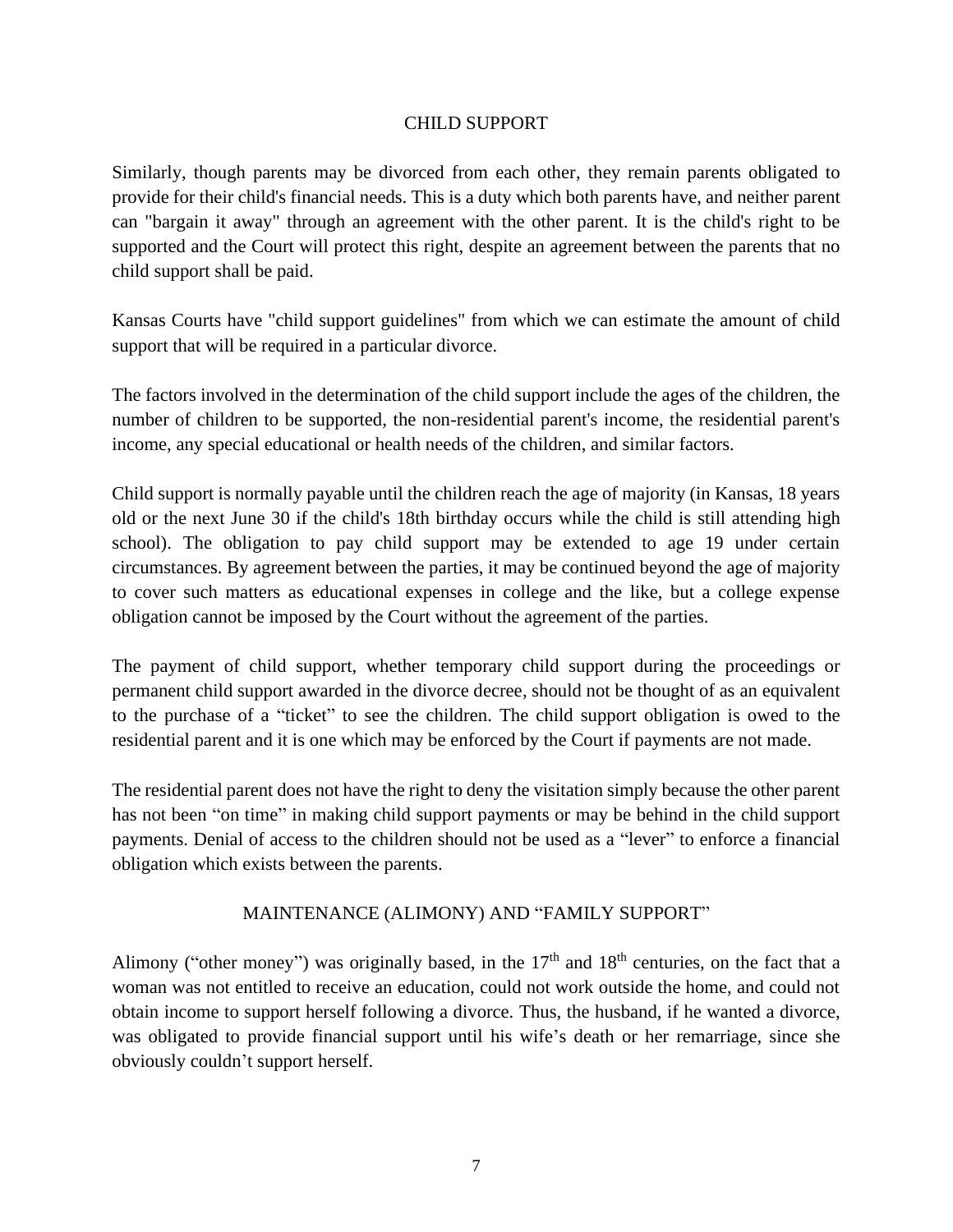Spousal maintenance is usually awarded today, either a) because the parties agree that a payment of spousal maintenance is appropriate or b) for a limited period of time, in order to enable the recipient of the spousal maintenance payments to complete an education or otherwise become selfsupporting. The initial order for spousal maintenance, if imposed by the Court rather than by agreement, cannot last for more than ten years, although extensions can be ordered where justified.

Sometimes a part of the support payments are termed "family support" by agreement, because such payments are taxed differently than child support payments. From and after January 1, 2019, a recipient of maintenance ("alimony") or "family support" no longer pays income tax on such money received as though it were earned income.

We will discuss with you the arrangements that are most advantageous to you.

## PROPERTY DIVISION

The Court will not allow a spouse to "take them to the cleaners." Nor will the Court allow a spouse to "cut them off without a dime." The law requires an "equitable division" of the property, taking all factors into consideration. We will work with you to reach a fair division of your property (regardless of who paid for it, or whose name it is in) which will be expressed in a Settlement Agreement. The Settlement Agreement will include terms relating to support, insurance (health and life), responsibility for taxes, claiming dependents as exemptions on income tax returns, division of property and other matters relating to the dissolution of the marriage.

It is our earnest desire that, with our help, you and your spouse can reach such an agreement. If so, it will be signed by both of you and filed with the Court.

If you cannot agree, the Court will decide how your property shall be divided. If the Court makes the decision, you are bound by it, even if you do not agree with the decision. Therefore, it is generally in your best interest to reach an agreement prior to a divorce hearing. The Court will usually accept the terms of the Property Settlement Agreement reached by the parties.

## PRE-MARITAL AGREEMENTS

In some marriages, the ability of the parties (and the Court) to divide the marital property may be limited by an existing "Pre- marital" agreement (also sometimes called an "ante-nuptial" contract.

If you believe there is a pre-marital agreement which relates to your marriage, please let us know as soon as possible, and bring us a copy of it.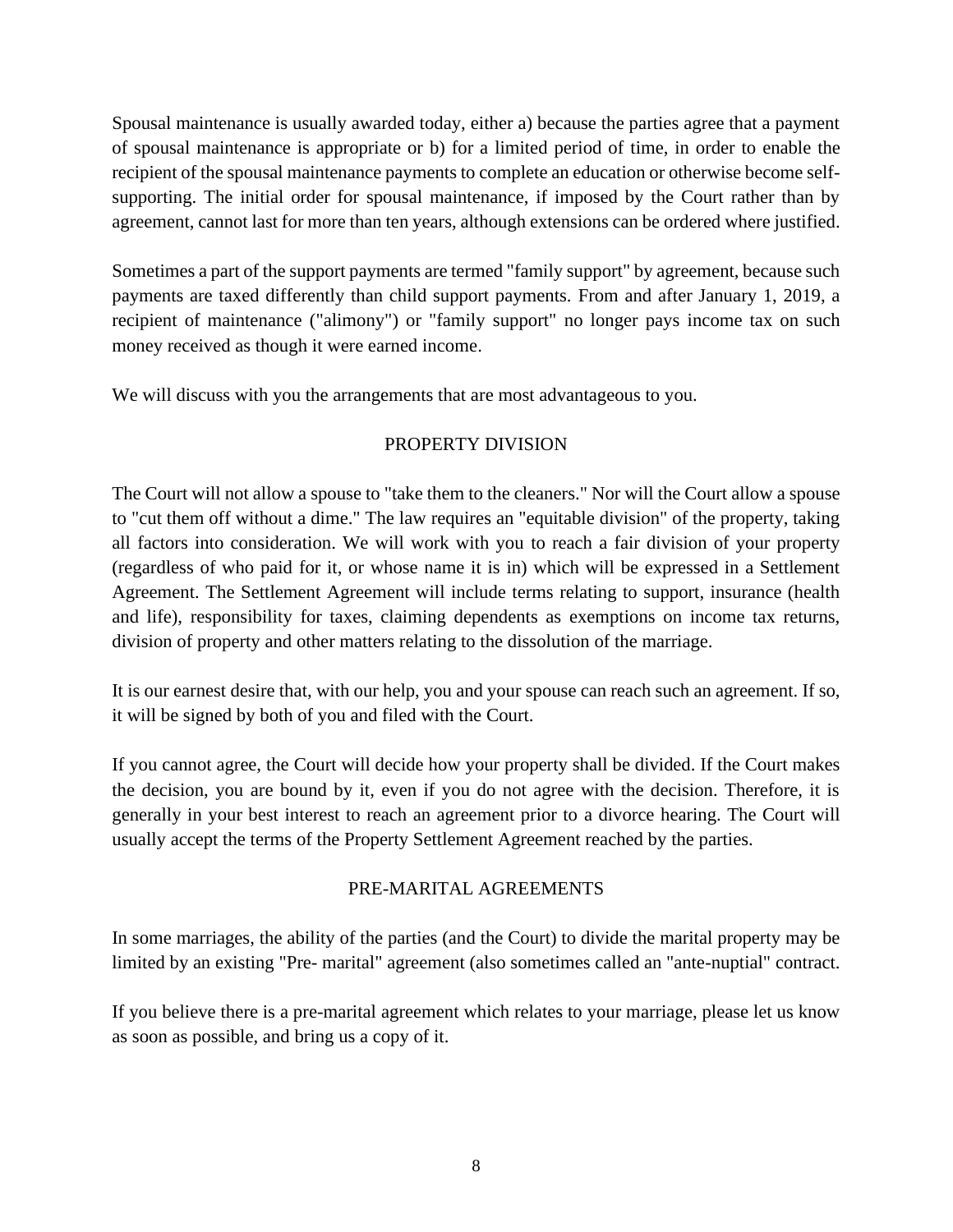#### LIFE AND HEALTH INSURANCE

Each of the spouses has certain rights under applicable Federal laws (COBRA, ERISA, TRA) to a continuation of their right to participate in employer-provided group health insurance plans at their former spouse's place of employment. A notice to the employer that a former spouse wishes to elect continued coverage should be given within 30 days after the decree of divorce is filed with the Court. If you do not have health insurance of your own, you may wish to consider electing to a continuation of your coverage under your spouse's plan.

While life insurance coverage for the benefit of a former spouse is not normally required, one or both of the parties may be required to keep insurance in force to protect the payment of child support, property division or spousal maintenance payments not yet made.

In addition, Kansas child support guidelines provide that the parents of minor children will be required to pay the uninsured costs of medical treatment for their children. It is therefore important that medical insurance for children be maintained whenever it is available.

## HOW LONG DOES IT ALL TAKE?

An "uncontested divorce" (the parties agree on all matters relating to the divorce) can be accomplished in about sixty to eighty days from the date of filing the petition (or even sooner if the Court agrees that there is a genuine emergency which justifies shortening the required 60-day waiting period).

A "contested divorce" (if there is any item, such as property division, support or child custody on which the parties don't agree) can delay the final hearing for many weeks, because more time must be reserved on the Court's calendar for presentation of the evidence.

## FINAL DIVORCE

The parties are forbidden to marry anyone (other than each other) for 30 days after the divorce becomes "final" unless both agree to waive their right to appeal.

If there is no appeal, your divorce will be final the day the Judge signs the Decree. An appealed divorce is not final until the appeal is decided.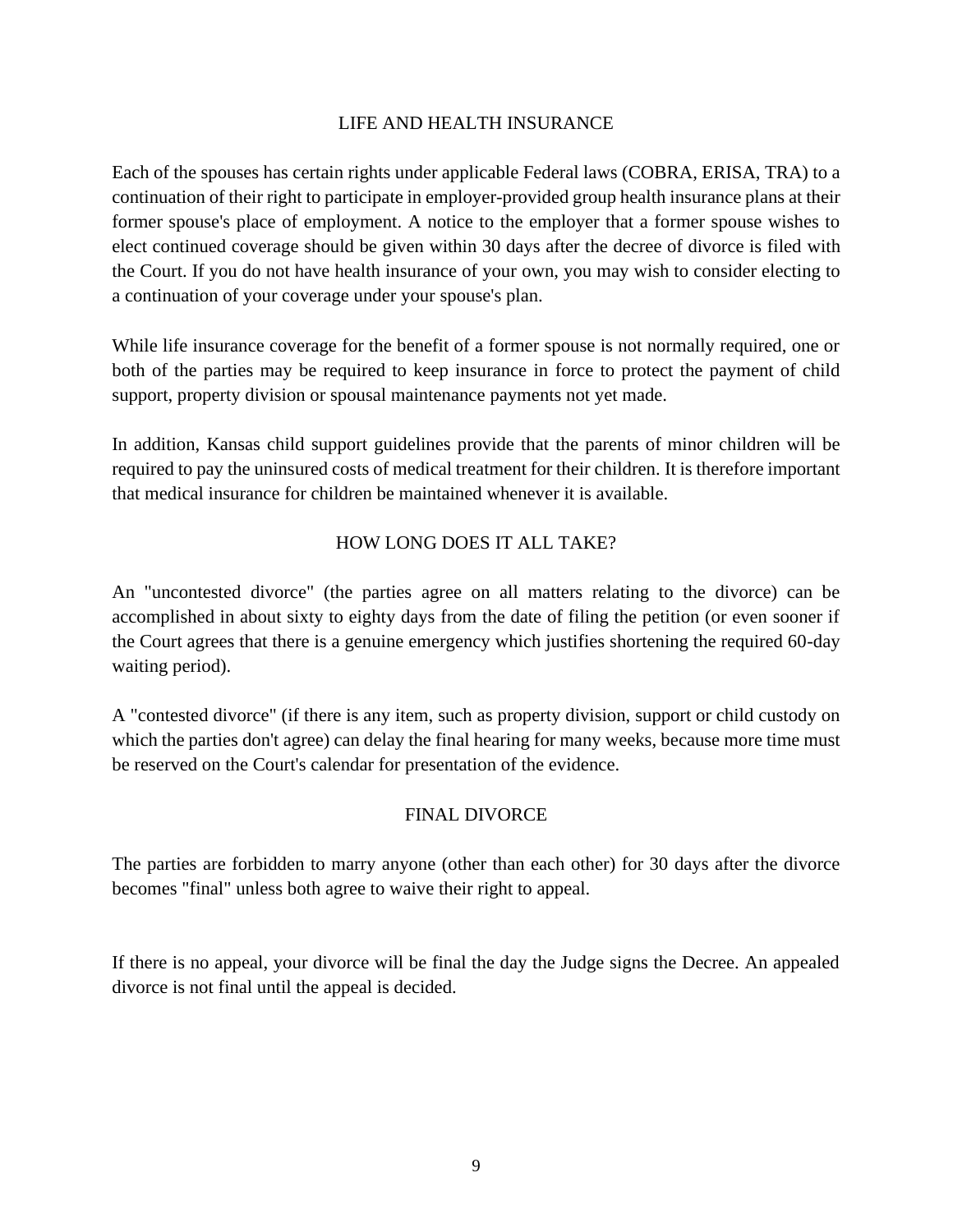#### MOVING OUT OF STATE?

Kansas law requires a parent who has been awarded a child's custody to give written notice to the other parent at least 21 days before changing the child's residence to another state or removing the child from Kansas for more than 90 days. The notice must be sent by registered or certified mail, marked "return receipt requested showing address where delivered" and "deliver to addressee only". Failure to give the required notice can result in custody being changed to the other parent and being found in contempt of court.

#### RECONCILIATION

Sometimes divorce seems like the only solution. Sometimes it is not. After a divorce action is commenced, you and your spouse may decide to try to work things out and reconcile.

We encourage reconciliation, and if you decide to drop the divorce action you will owe only for those services actually performed up to that time.

#### DATING

Don't. You're married. We all know this is not 1890, but your spouse might use it against you and more importantly, if there are minor children, it can confuse them and increase their stress during an already difficult situation for them. Already involved? Can't resist? You're an adult. Make your own decision, but be prepared to face any problems that may arise.

#### CONFIDENTIALITY

We must have all the facts to represent you properly. We have a questionnaire for you to complete so we may have some basic information necessary to prepare the initial paperwork. Anything you tell an employee of this office is strictly confidential and will not be disclosed without your permission.

#### KEEPING YOU INFORMED

You will receive copies of all documents prepared or received by us. At or shortly after your initial appointment, you will meet our legal assistants, who will be available to assist you if an attorney is unavailable. Any of them can give you information or take messages, but they can't give legal advice. Try to work with them. It will make things easier and will reduce the cost of your divorce.